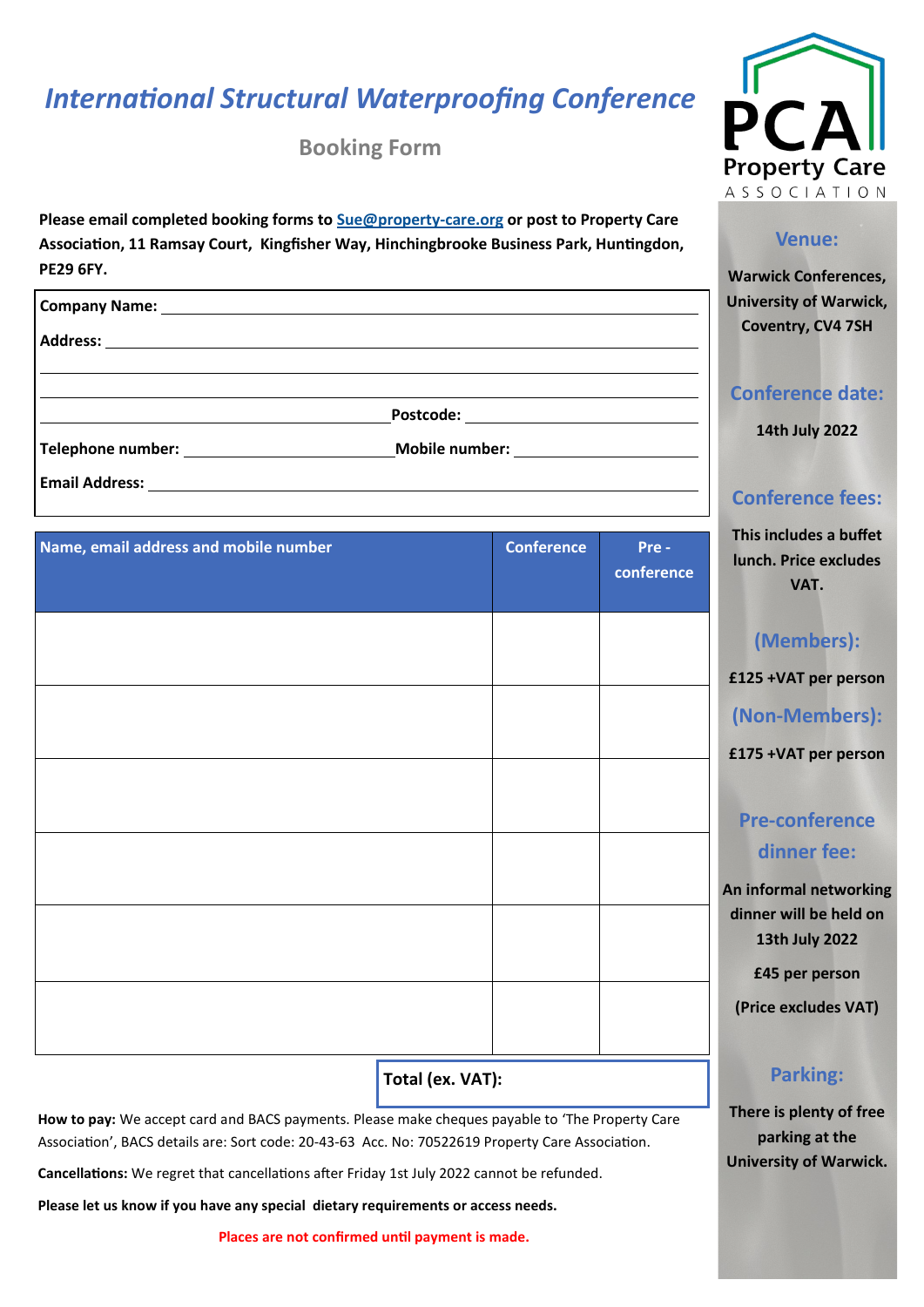# *International Preservation Conference*

**Accommodation Booking Form**

**Please email completed booking forms to [Sue@property](mailto:Sue@property-care.org)-care.org or post to Property Care** 



#### **Venue:**

**Warwick Conferences, University of Warwick, Coventry, CV4 7SH**

| <b>Conference Date:</b> |  |
|-------------------------|--|
|                         |  |
|                         |  |

**14th July 2022**

## **Accommodation Fees:**

**A number of rooms have been secured onsite at preferential rates, which includes breakfast.**

**Single occupancy £110**

**Double/Twin occupancy £125**

**(Prices exclude VAT)**

### **Parking:**

**There is plenty of free parking at the University of Warwick.** 

| Association, 11 Ramsay Court, Kingfisher Way, Hinchingbrooke Business Park, Huntingdon,<br><b>PE29 6FY.</b> |                                                                                                                                                                                                                                |  |  |
|-------------------------------------------------------------------------------------------------------------|--------------------------------------------------------------------------------------------------------------------------------------------------------------------------------------------------------------------------------|--|--|
|                                                                                                             | Company Name: 1988 Company Name: 1988 Company Name: 1988 Company Name: 1988 Company Name: 1988 Company Name: 1988 Company Name: 1988 Company Name: 1988 Company Name: 1988 Company October 2008 Company October 2008 Company O |  |  |
|                                                                                                             |                                                                                                                                                                                                                                |  |  |
|                                                                                                             |                                                                                                                                                                                                                                |  |  |
|                                                                                                             | Mobile number: _________________________                                                                                                                                                                                       |  |  |

**Email Address:** 

| Name, email address and mobile number | 13th July | 14th July |
|---------------------------------------|-----------|-----------|
|                                       |           |           |
|                                       |           |           |
|                                       |           |           |
|                                       |           |           |
|                                       |           | D         |
|                                       |           |           |
|                                       |           |           |
|                                       |           |           |
|                                       |           |           |
|                                       |           |           |

## **Total (ex. VAT):**

**How to pay:** We accept card and BACS payments. Please make cheques payable to 'The Property Care Association', BACS details are: Sort code: 20-43-63 Acc. No: 70522619 Property Care Association.

**Cancellations:** We regret that cancellations after Friday 1st July 2022 cannot be refunded.

**Please let us know if you have any special dietary requirements or access needs.**

**Places are not confirmed until payment is made.**